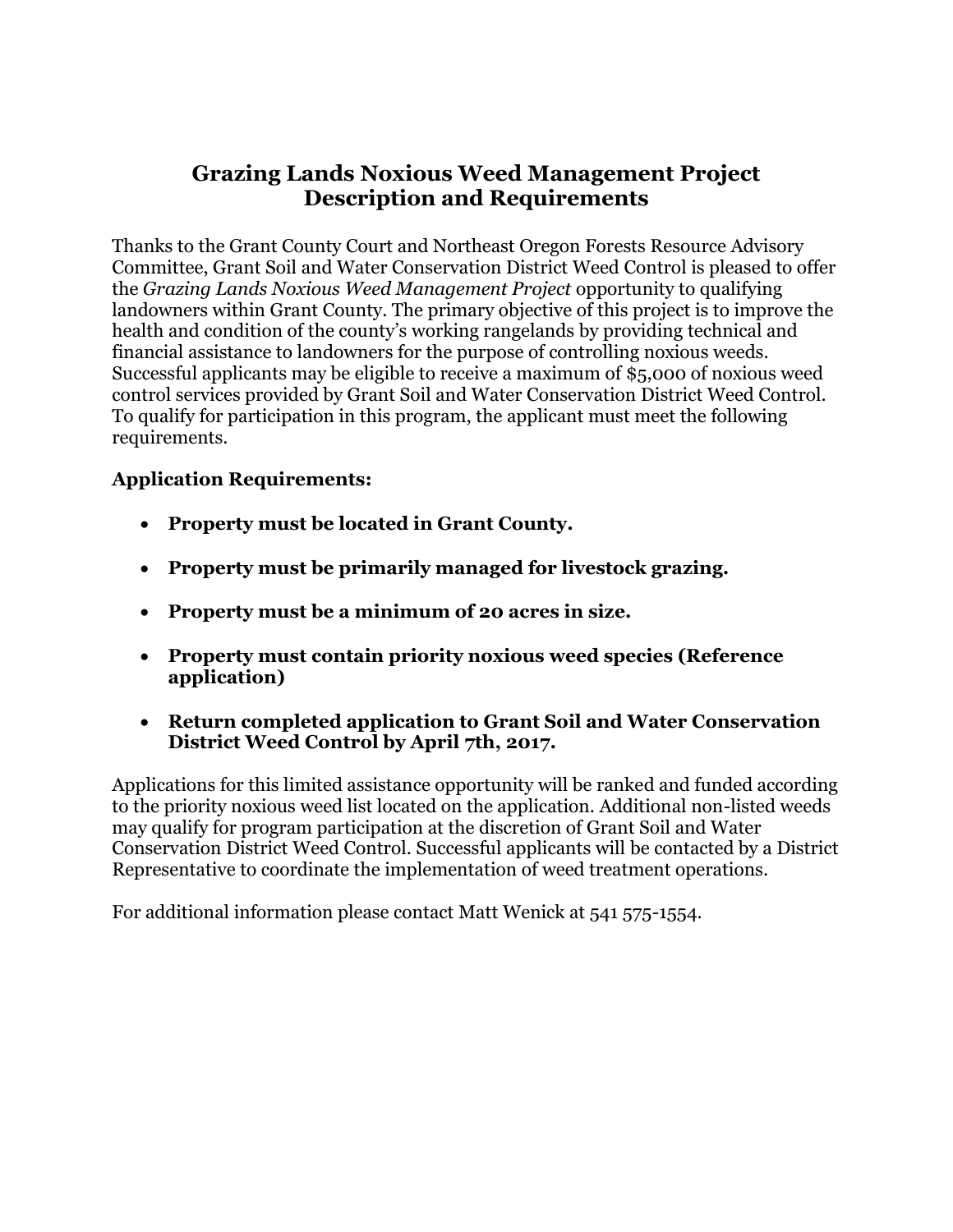### **COOPERATIVE AGREEMENT between GRANT SOIL AND WATER CONSERVATION DISTRICT and**

**\_\_\_\_\_\_\_\_\_\_\_\_\_\_\_\_\_\_\_\_\_\_\_\_\_\_\_\_\_\_\_\_\_\_\_\_\_\_\_\_\_\_\_\_\_\_\_\_\_\_\_\_\_**

This agreement is entered into between the Grant Soil and Water Conservation District (hereinafter called District) and \_\_\_\_\_\_\_\_\_\_\_\_\_\_\_\_\_\_\_\_\_\_\_\_\_\_\_\_\_ (hereinafter called Cooperator) for the purpose of locating and controlling noxious weeds (hereinafter called the Project). Project goals are to reduce priority noxious weed populations within Grant County working rangelands for the benefits of increasing forage production, reducing erosion, improving wildlife and riparian habitat, and enhancement of overall watershed health.

Project location is: T- R- Section(s), private property in Grant County, Oregon.

#### **A. The District will:**

- 1. Coordinate the Project with participating agencies and landowners.
- 2. Provide Project administrative support.
- 3. Provide Project technical assistance to the Cooperator.
- 4. Provide an amount of not to exceed **\$5000.00** of noxious weed survey and herbicide application services in 2017. Funding is made available through Federal Financial Assistance Grant No. NFS 11-DG-11060400-002, *Grazing Lands Noxious Weed Continuation Project*. Herbicide applications will be conducted in accordance with the Project design and specifications mutually agreed upon with the Cooperator and in conformance with applicable regulations and biological criteria.
- 5. Monitor the project through December 31, 2019. The monitoring program may include, but will not necessarily be limited to; assessing the efficiency and effectiveness of the Project, establishing photo points at representative sites and photographing these areas before the Project begins and after completion. Monitoring in no way implies wholesale access to the Cooperator's property for purposes not directly related to, or influenced by, this watershed restoration project.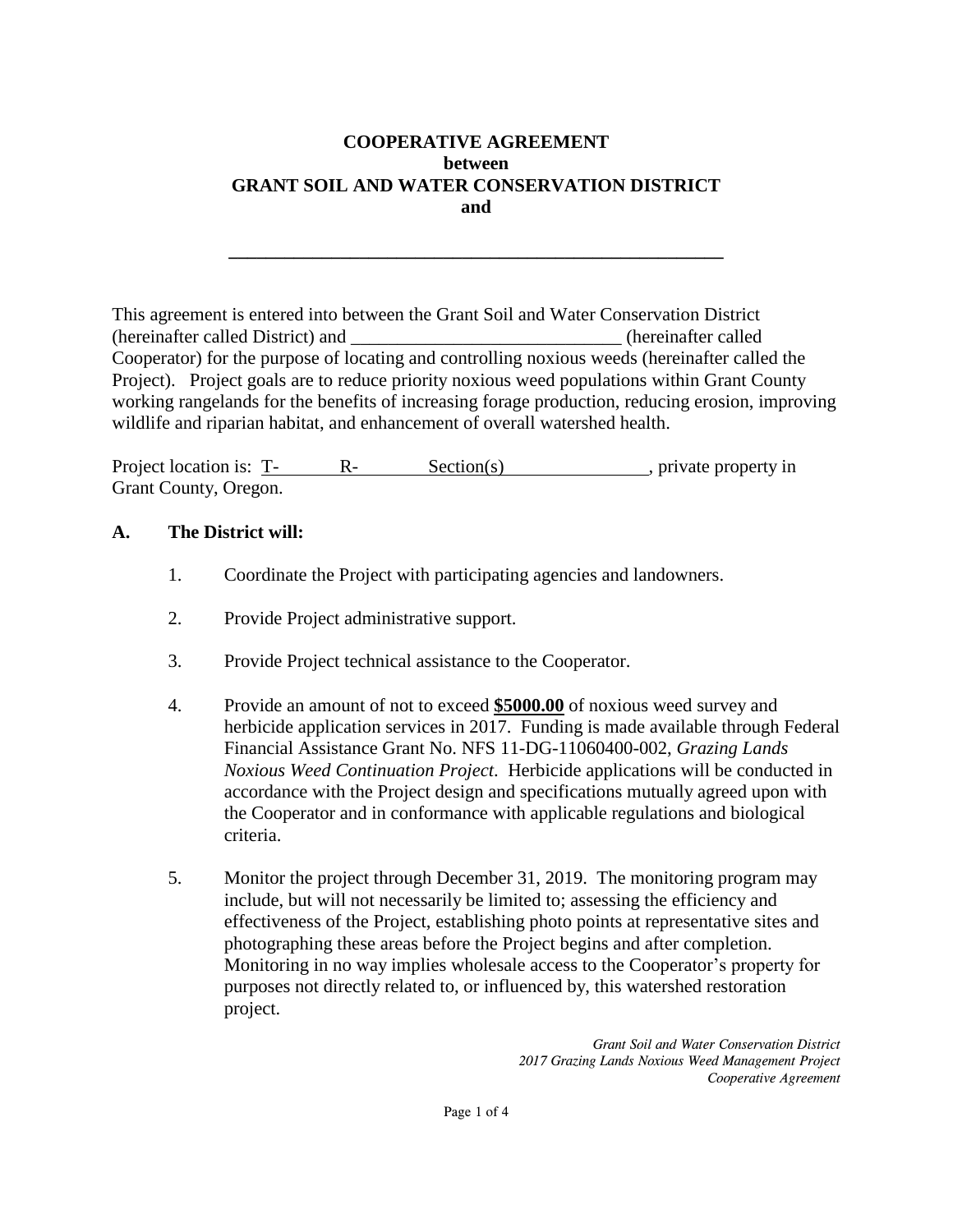## **B. The Cooperator will:**

- 1. Review and comment on proposed treatment options and mutually approve final Project design and authorize implementation by signing this agreement.
- 2. Assist the District in locating noxious weed infestations in support of Project implementation.
- 3. Assist District in assessing effectiveness of the Project from the land manager perspective and provide information on changes in productivity attributable to the Project.
- 4. Acknowledge that the information relating to the Project is a matter of public record.
- 5. Grant access to District personnel or their assigns to implement and monitor Project through December 31, 2019.
- 6. Save and hold harmless the District and its respective officer, agents, employees and members from all claims, suits, or actions of whatsoever nature resulting from, or arising out of, this Cooperative Agreement.

## **C. It is Mutually Agreed:**

- 1. That District will provide reasonable notice and Cooperator will permit access for designated personnel to perform activities in support of Project implementation, including but not limited to; pre-project monitoring, noxious weed survey, herbicide applications, and post-project monitoring.
- 2. That due to variable funding, weather, and workload conditions, the District does not imply or guarantee that noxious weed control services authorized by this Cooperative Agreement will be provided to the Cooperator.
- 3. That the level of noxious weeds controlled though the actions authorized by this Cooperative Agreement are not warranted by the District.

## **D. Termination of Agreement**

1. The Cooperator may terminate this agreement at any time upon thirty (30) days prior written notice to the District, provided that upon any such termination of the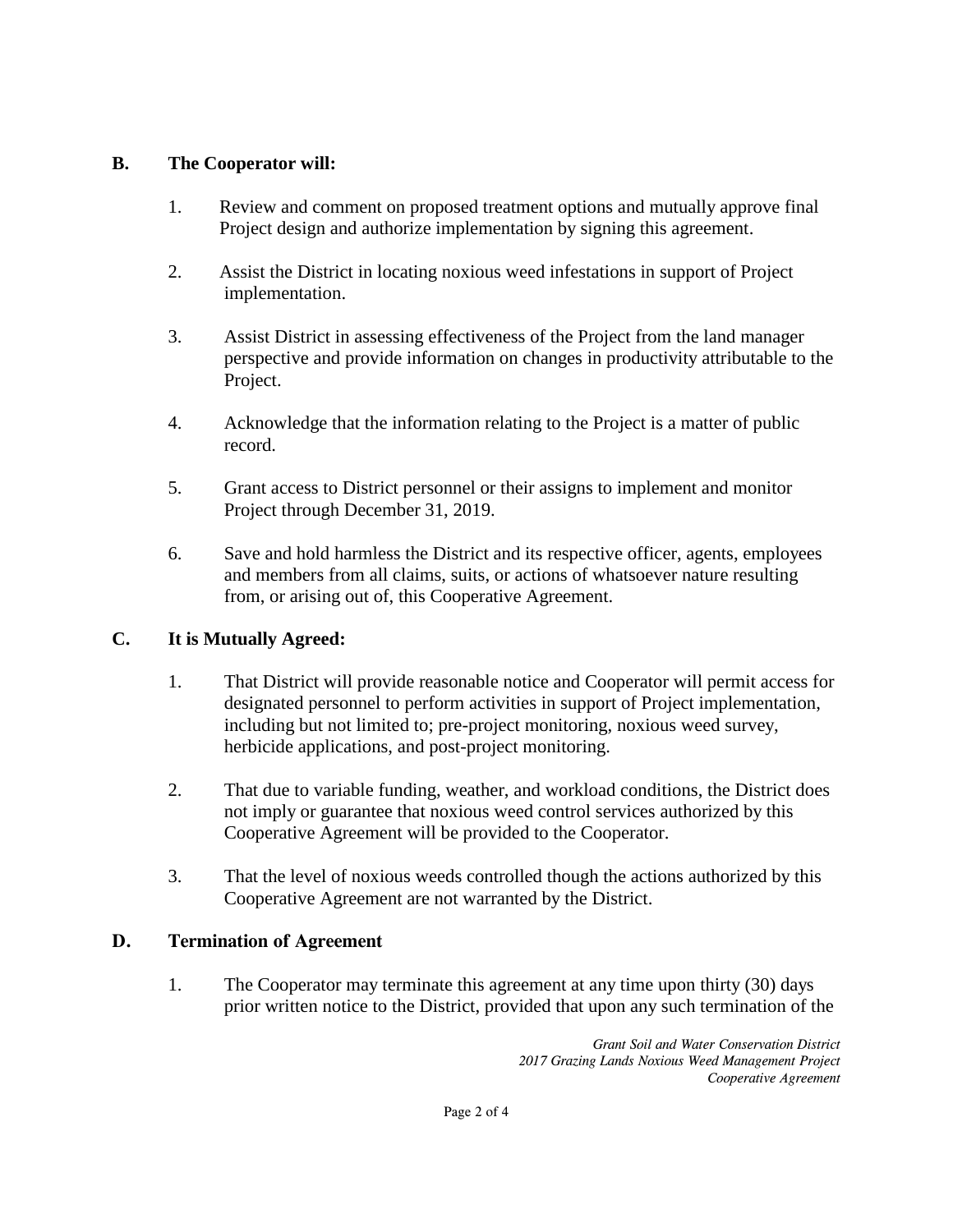agreement the Cooperator must, within thirty (30) days of such termination, reimburse the District for all funds disbursed to the Project under this agreement.

- 2. The District may terminate this agreement:
	- A. Immediately upon written notice to Cooperator if District fails to receive funding or other expenditure authority at levels sufficient to allow the District, to meet its payment obligations under this agreement.
	- B. Immediately upon written notice to Cooperator if Federal or State laws, rules, regulations, or guidelines are modified, changed or interpreted in such a way that this agreement is no longer eligible for the funds or the District no longer has the authority to provide the funds to the Project.
	- C. At any time upon thirty (30) days prior written notice to Cooperator if Cooperator fails to perform any provision of this agreement. The Cooperator must, within thirty (30) days of termination of the agreement pursuant to this subsection, reimburse District for all funds disbursed to the Project under this agreement.

\_\_\_\_\_\_\_\_\_\_\_\_\_\_\_\_\_\_\_\_\_\_\_\_\_\_\_\_\_\_

Contact people for the project will be:

Cooperator Name:

Address:

Phone Number:

Matt Wenick, Weed Control Coordinator Grant SWCD Weed Control 721 S. Canyon Boulevard John Day, OR 97845 541 575-1554